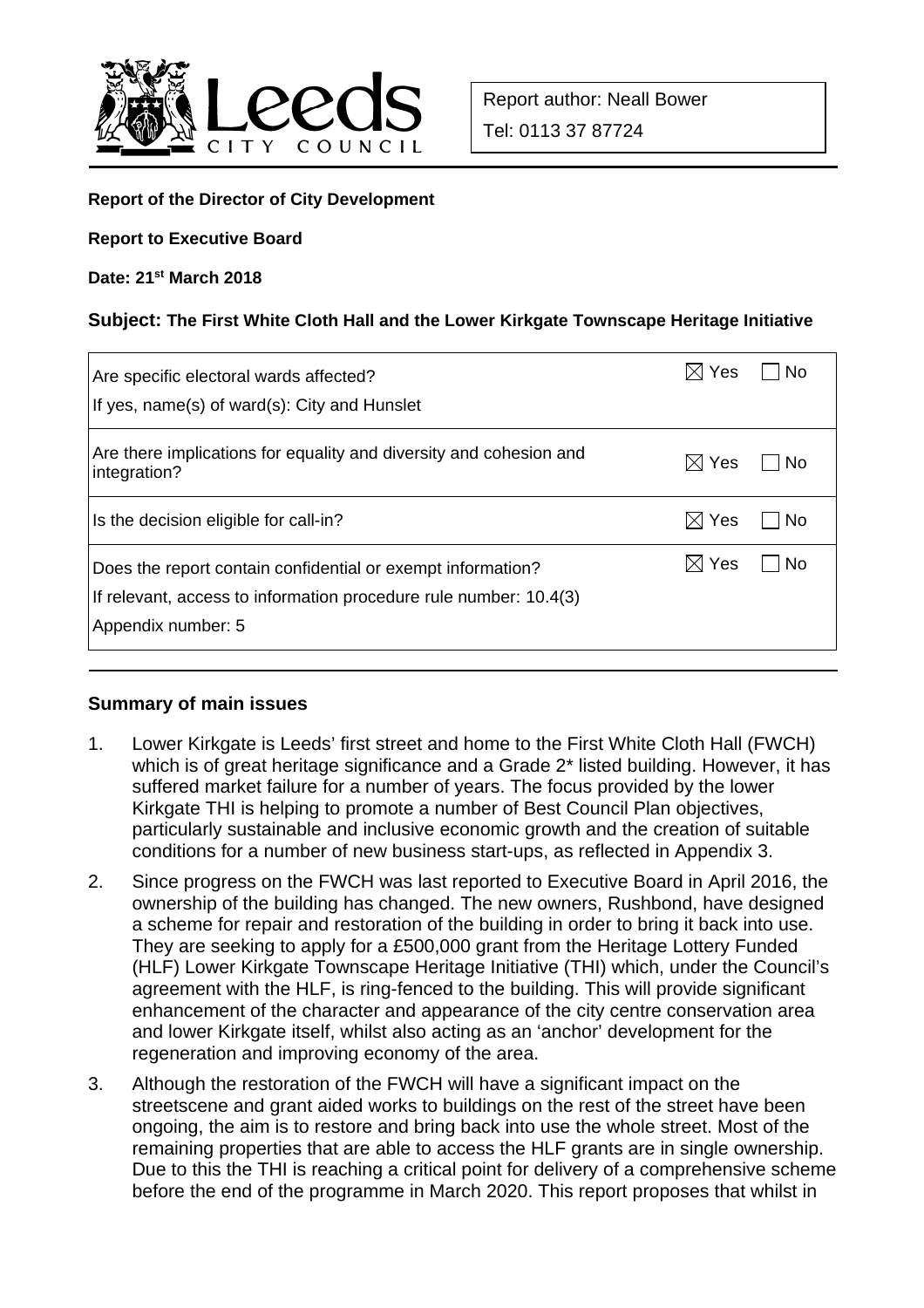the first instance the Council should continue to support individual property owners to deliver projects that will support the aims of the THI programme it should also begin to consider alternative options for delivery of the required physical regeneration in the event that current owners are not able to secure restoration, to ensure that the current funding opportunity is not lost.

#### **Recommendations**

- 4. Executive Board is recommended to:
	- (i) Approve in principle the award of a maximum £500,000 grant from the Lower Kirkgate THI scheme to the owner of the of the First White Cloth Hall for its repair and restoration and delegate authority to the Director of City Development for the detailed approval and issuing of a grant agreement
	- (ii) To note the progress of the Lower Kirkgate Townscape Heritage Initiative and support the exploration of statutory compulsory purchase action should it be required.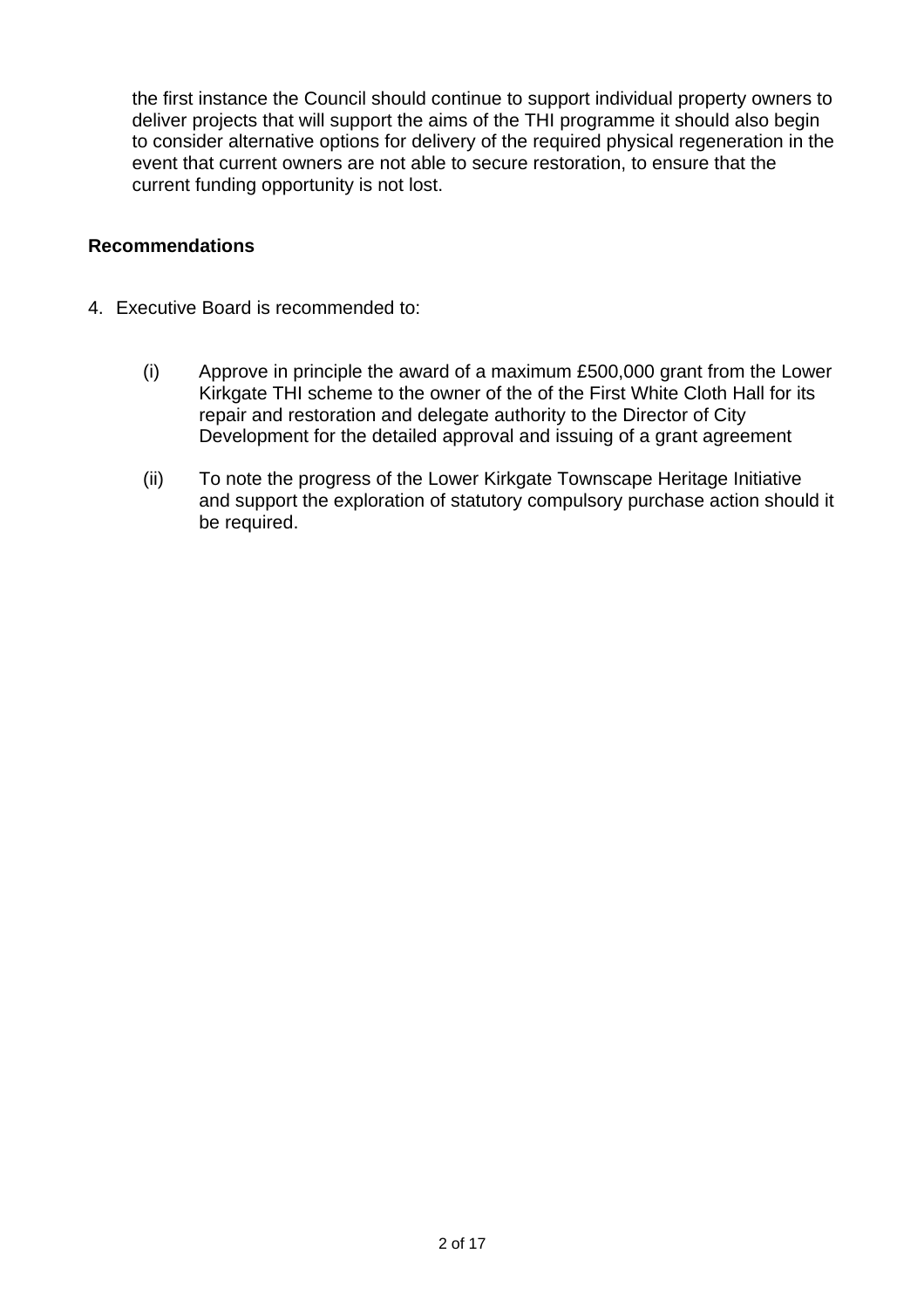#### **1. Purpose of this report**

- 1.1 The report seeks approval from Executive Board to award £500,000 grant to the owner of the First White Cloth Hall for a scheme of repair and restoration that will enable the building to be brought back into sustainable use, subject to a receipt of final costs and a suitable grant application.
- 1.2 To update Executive Board on the progress of the rest of the lower Kirkgate THI scheme and options to ensure the available Heritage Lottery Funds are fully drawn down to ensure delivery of the originally envisaged programme outcomes.

# **2. Background information**

- 2.1 There is a strong alignment between the conservation of the city's built heritage and the Best Council Plan ambitions for a strong economy and compassionate city. Recognising the importance of Leeds' historic buildings, structures and places and ensuring these continue to contribute to the delivery and maintenance of high quality civic spaces, a world class city centre, a growing economy and liveability of the city's neighbourhoods plays a central role in delivering good growth. It is important that the city maintains a strong connection with its past whilst delivering regeneration that will benefit all the city's residents and businesses, as this helps preserve and promote what is unique and special about Leeds.
- 2.2 The Council is currently developing a Heritage Action Plan to set out the Council's approach to these important heritage assets across the city. This includes how the Council will work with third party owners to bring about repair and restoration schemes. The Council has a strong track record of levering in public funding to encourage private investment to deliver heritage focused regeneration schemes including the successful Townscape Heritage Initiatives at Armley and Chapeltown, progression of a scheme in Kirkgate and proposals for further work in the Grand Quarter subject to a successful funding bid to the Heritage Lottery.
- 2.3 Furthermore the Council has worked in an enabling and collaborative way with a number of private sector interests that are able to make the specialist interventions and take on projects that have specific building conservation challenges. At Hunslet Mill, a collection of Grade II and Grade II\* listed buildings, joint work with developer JM Construction has enabled this long vacant site to now be brought forward as a residential refurbishment, bringing the building back to life as part of Hunslet Riverside's regeneration. At York Road the Victorian former library buildings are now being brought forward by Rushbond as a gym and fitness centre. Rushbond has also now commenced work on the former Majestic nightclub building to bring this into mixed uses following the devastating fire of October 2014. There is now a programme of significant and positive work on some of the city's key heritage assets.
- 2.4 In April 2013, The Heritage Lottery Fund (HLF) awarded the Council a new Townscape Heritage Initiative (THI) for the Lower Kirkgate area of the city centre. The First White Cloth Hall (FWCH) is situated at the centre of lower Kirkgate, in close proximity to its junction with Call Lane and New York Street. It is the critical project in the THI and therefore there is a requirement to deliver a restored property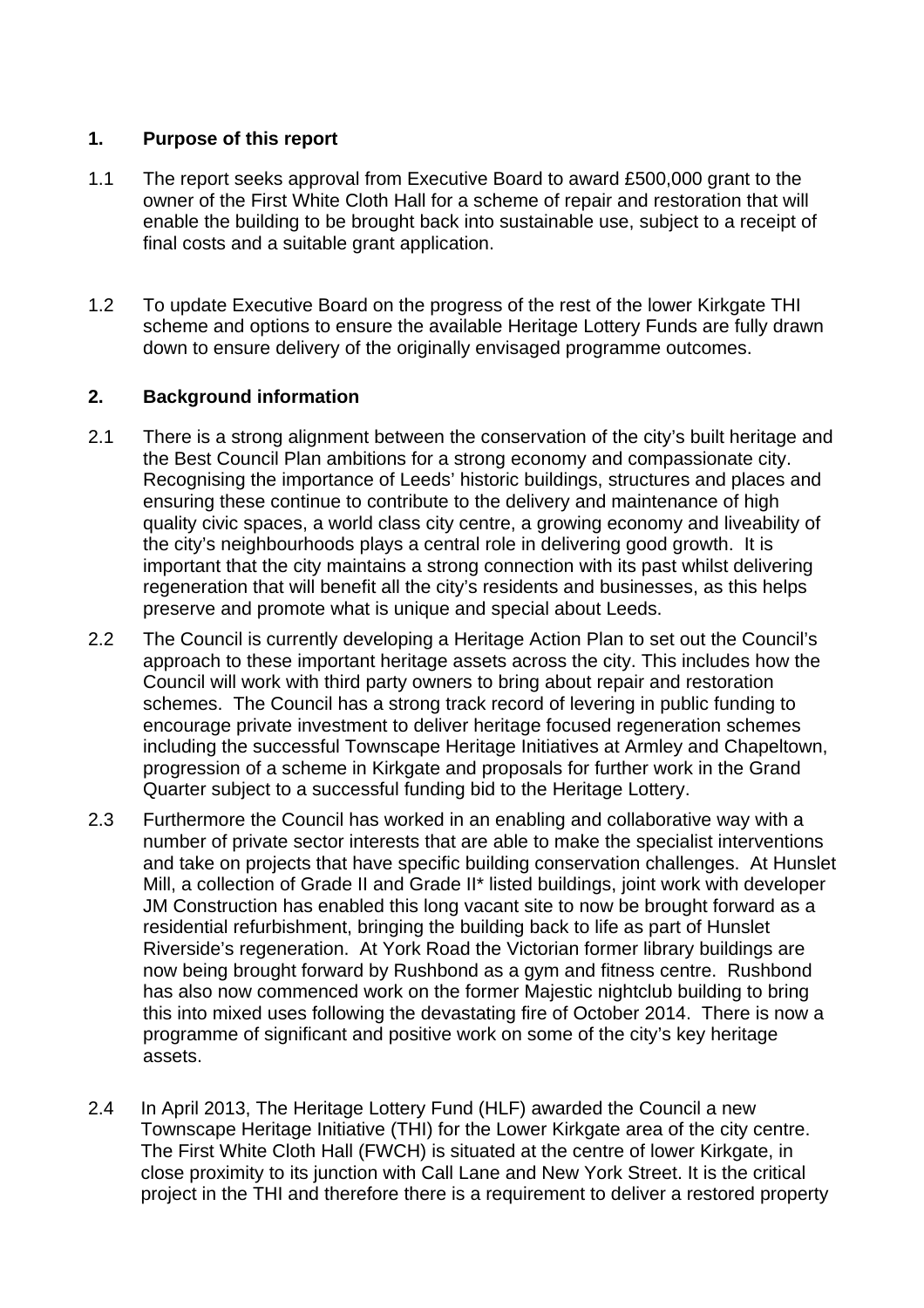to ensure the success of the scheme as a whole. Lower Kirkgate is becoming particularly attractive to new business start-ups and provides access to opportunities and culture that are not available in other parts of the city and the restoration of the FWCH offers real potential to contribute to this economic growth.

- 2.5 The THI consists of a time limited programme of capital investment to commercial properties, backed by grant aid and private sector funding. The amount awarded by the HLF was £1.505m, match funded by £668,000 from the capital programme. A further £250,000 has been earmarked for the FWCH by Historic England from their repair grants budget, which can be made available, subject to conditions, to complement the £500,000 from the THI.
- 2.6 Owners of properties within the scheme area (shown on Appendix 2) can apply for restoration and improvement grants on an individual basis. A number of factors such as eligible costs, and pre-and post-scheme valuations are used in a calculation to arrive at the 'conservation deficit' i.e. determining by how much the cost of repairing the building exceeds its end value. Grant funding is used to plug this gap, although sometimes the deficit may exceed the funding available where a property is larger, or has more complex challenges to overcome. Apart from the FWCH which has £500,000 ring-fenced to it within the programme subject to a suitable grant application, grants are capped at £110,000 per target property, in addition to private funds to be committed by the respective owners, and are offered on a 'first come, first served' basis.
- 2.7 The poor condition of the building and inaction by previous owners was a concern to the Council for a number of years and numerous actions were undertaken to secure its future. In April 2016 Executive Board resolved to appoint a multidisciplinary design team to develop a scheme for repair and restoration as part of a Council funded scheme. Conservation accredited architects, Buttress, were subsequently appointed and a scheme to RIBA stage 3 was developed. This was presented to Plans Panel as a pre-application scheme, but following change of ownership of the building, as set out below, this was not ultimately submitted as an application for planning or listed building consent.
- 2.8 At the April 2016 meeting, Executive Board also resolved that the Council should seek to acquire the building by agreement but in the event that this was not possible approved the principle of using statutory compulsory purchase powers. Eventually the threat of compulsory purchase saw the previous owners open negotiations with Rushbond, who then acquired the building in January 2017. Since this time Rushbond have developed their own scheme for repair and restoration and it is this scheme that will be subject of a THI grant application.

#### **First White Cloth Hall (FWCH)**

2.9 The building is in a very poor condition, with approximately half of the building having been demolished in 2011, following the collapse of the neighbouring 101 Kirkgate. It is a Grade II\* listed building and remains on the Historic England 'Buildings at Risk Register' with a categorisation of 'at Immediate risk of further rapid deterioration or loss of fabric'. Although some emergency support works were carried out at the end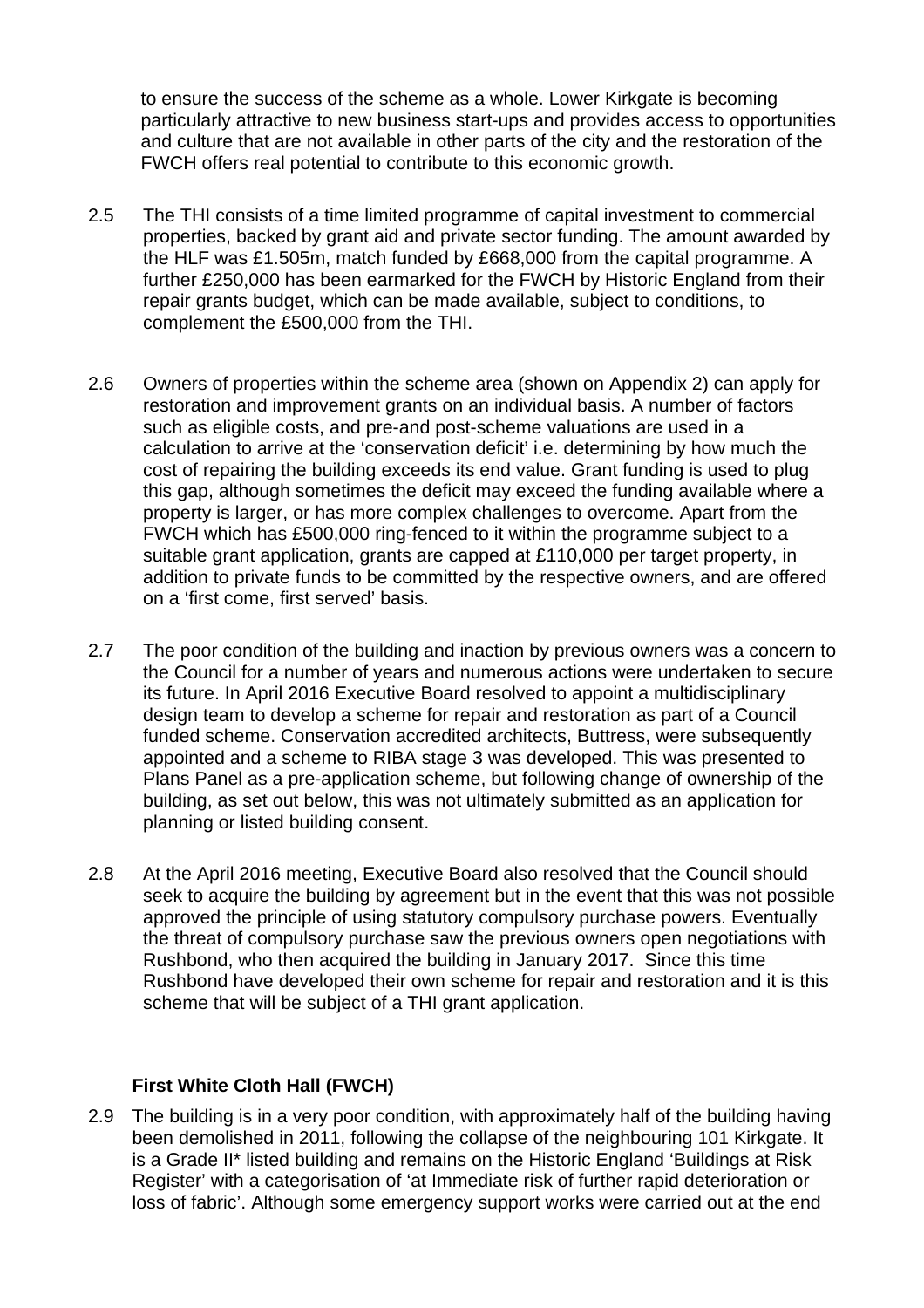of 2016 by previous owners City Fusion, the building remains in a fragile state and it is imperative that a scheme to secure the future of the building is carried out as soon as possible.

- 2.10 When the Council successfully secured the THI funding, it was on the condition that £500,000 was ring fenced from the programme towards the First White Cloth Hall. The building is also the critical project for the THI and its restoration will determine the overall success of the programme – the Council has therefore set out a clear Conservation Plan for the building. Both these factors provide an indication of the importance the building holds with the HLF. Historic England also list it as one of their top ten priorities in the Yorkshire region.
- 2.11 A report was previously brought to Executive Board in April 2016 to authorise the Director of City Development, in liaison with the Executive Member (Regeneration, Transport and Planning to consider acquisition by way of Compulsory Purchase Order (CPO) where it may become the only available route to secure the proper restoration of the First White Cloth Hall and surrounding land within Lower Kirkgate. Since reporting to the Executive, compulsory acquisition has not been progressed further as the building was acquired by Rushbond PLC from its previous owners in January 2017. The Council is working closely with the new owner to monitor and review the restoration proposals and to ensure these can be achieved in a way that fits with the THI programme.
- 2.12 Since acquiring the building Rushbond have engaged a design team consisting of conservation accredited architects and structural engineers. This team has developed a scheme sympathetic to the principles set out by the Council in the Conservation Plan. Rushbond have consulted with Historic England and Leeds Civic Trust as part of this process. This is for the repair of the extant east and south ranges and the rebuilding of the west wing. In addition a high quality glazed atrium will be inserted into the courtyard along with a small extension to the rear of the rebuilt wing to create additional circulation space.
- 2.13 The lower Kirkgate area has suffered market failure for a number of years, which before the buildings became vacant was reflected in the low end commercial offer and poorly maintained buildings and wider environment. Whilst the lower Kirkgate THI is beginning to enhance the area and bring new jobs and businesses the restored FWCH would act as an 'anchor development'. Its historic importance to the city, high profile and the potential high end uses being sought for the building would complement the other businesses and bring a greater number of shoppers to the area. The building's current condition is also a significant blight on the townscape and its repair and the additions of new high quality architecture would be a positive improvement to the area.
- 2.14 Rushbond's proposed programme for the restoration scheme reflects the fragile condition of the building and seeks to shorten the timescale as much as possible to enable a suitable contractor to be selected and begin on site as quickly as possible. The tender period runs from February to early April 2018 with the intention of mobilising a contractor to begin on site at the end of April. This process would be assisted by Executive Board agreeing an in-principle award of grant now with the Director of City Development using his delegated powers to formally approve the grant once full costs are known.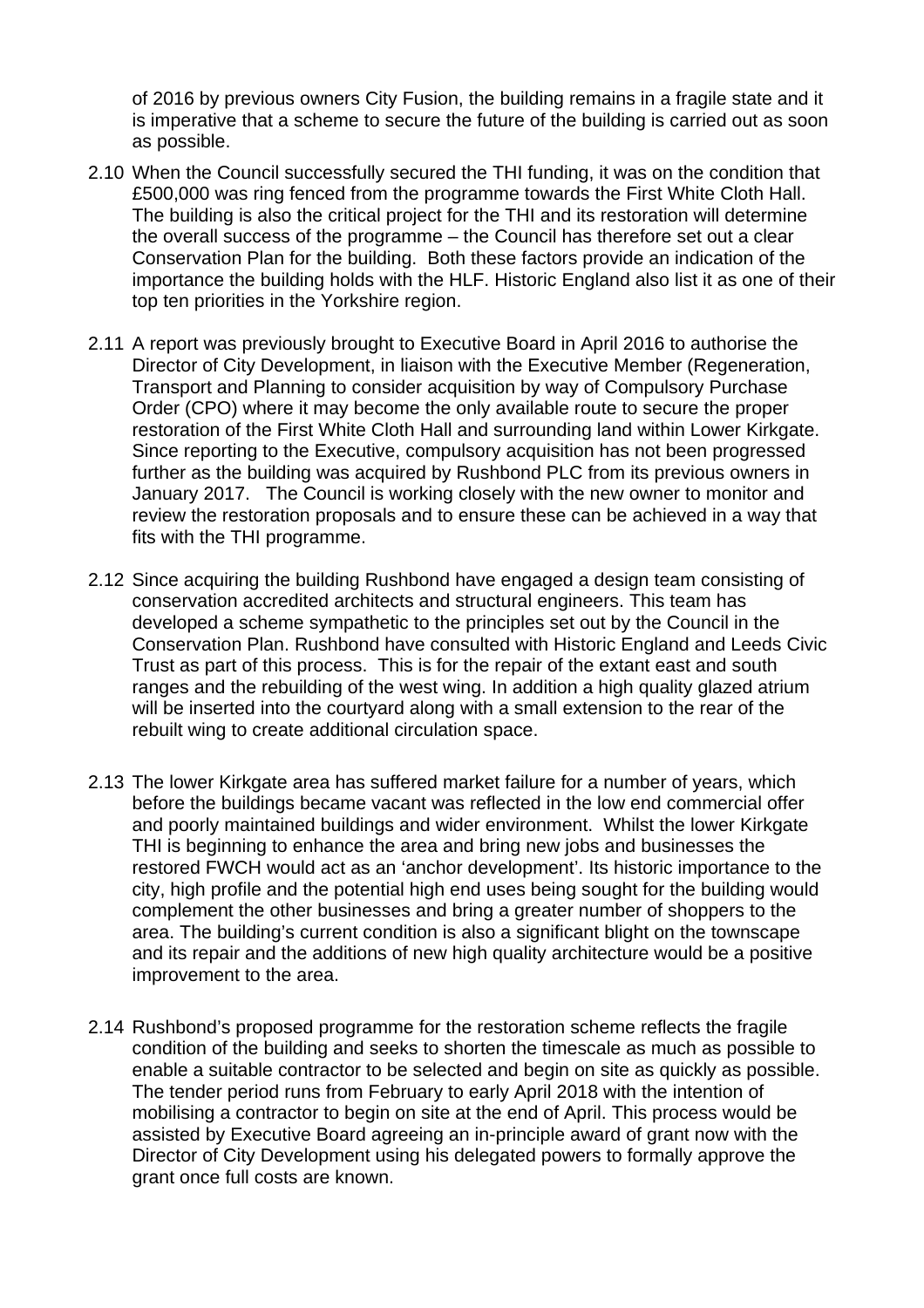- 2.15 Rushbond now have a significant interest in the lower Kirkgate area having acquired New York House and the long term lease on the Corn Exchange to add to the FWCH and their existing property, 94 Kirkgate. They are also owners of the former Majestyk building at City Square, for which a major scheme of refurbishments now underway; Mount St. Mary's Church at Richmond Hill; Goods Yard (Leeds) at Marsh Lane and Eco Central 3 on East Street. It is a developer with a strong track record of delivery and a significant commitment to the city. As a result they are also keen to work with the Council to achieve an improved public realm and pedestrian connectivity in this eastern fringe, to increase the viability of these sites, but also to better connect communities in inner east Leeds into the City Centre and to increase access to jobs thus supporting the Council's compassionate city aims. To that end Rushbond has commissioned at their own cost an urban design consultant to provide a number of concepts as to how this could be achieved.
- 2.16 As part of the Leeds Public Transport Investment Programme the Council is considering the potential for reconfiguration of the highway in this part of the city centre, which will enable public realm proposals to be developed with the objective of enhancing the setting of Kirkgate and creating a stronger relationship with the area around the Corn Exchange. Those proposals put forward by Rushbond will be tested as part of this work and for their alignment with the wider highway and public realm strategy for the city centre.

#### **Wider Kirkgate THI**

- 2.17 Three properties have now successfully applied for grant and implemented repair schemes to bring buildings back into use ('Before and after' images at Appendix 3). The first, 92 Kirkgate was completed in December 2016 and is a café bar 'Wapentake' which has been successfully trading since this time. 93 Kirkgate was completed in September 2017 and is now a Record Store and Bar known as Doghouse. The third at 90 Kirkgate has been converted to offices on the first and second floors with an extant planning consent for café use on the ground floor, awaiting letting.
- 2.18 The majority of remaining owners on the street are developing plans to apply for planning permission or are developing applications for grant following the receipt of planning permission. Council officers are providing continual support to owners to ensure that the appropriate standard required is achieved and to ensure that grant applications are made in good time to ensure completion before the end of the grant scheme.

# **3. Main issues**

# **First White Cloth Hall**

3.1 Rushbond are seeking £500,000 of ring-fenced THI funding for the repair and restoration of the FWCH. The Council has worked closely with Rushbond and Historic England to develop a scheme that ensures the heritage significance of the building is retained and where possible is enhanced.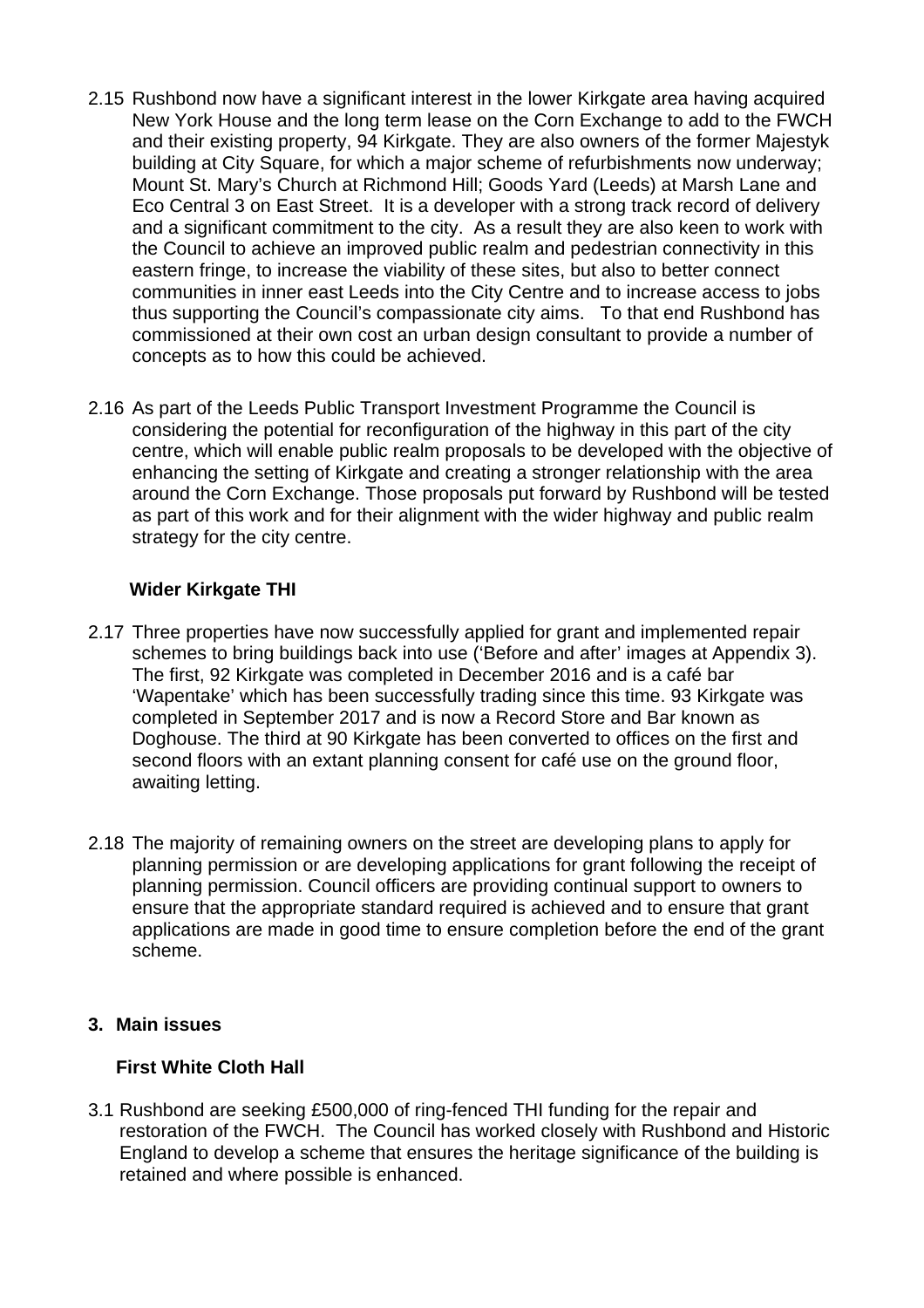- 3.2 The scheme will see a comprehensive and sympathetic repair and refurbishment of the property to a conservation specification. The works that are included are:
	- Repair of the extant building utilising use of traditional materials
	- Insertion of a supporting structural steel frame
	- Reroofing with traditional natural slate
	- Repairing and reinstating traditional sash windows
	- Insertion of a glazed atrium over the courtyard
	- A small scale modern extension to the rear of the rebuilt wing to aid circulation
- 3.3 The grant calculation for the building based on the preliminary information provided by Rushbond is included in Exempt Appendix 5.

# **Lower Kirkgate THI**

- 3.4 The majority of target properties are currently on programmes that will see them apply for grant and complete the repair projects before the end of the scheme March 2020. However, should these programmes slip significantly, there is potential that the properties will not be in a position to benefit from the secured grant funding and will remain vacant and in a state of disrepair. Grant funding that is not utilised will be required to be returned to the HLF.
- 3.5 In order to secure restoration of the area it is appropriate to consider alternative ways in which heritage lead regeneration might be delivered whilst the HLF funding is available to the Council. Executive Board has previously considered compulsory purchase action as a means of securing the FWCH and the surrounding land/property and its resolution of April 2016 authorises the Director of City Development to consider CPO action if this was the only way to secure restoration in lower Kirkgate. Proposals for the FWCH have clearly moved on since April 2016, though even if its restoration is secured and progressed through the grant as set out in this report, there may remain a need to secure improvements to the surrounding land, which might otherwise impact on the achievement of the regeneration objectives for this part of the city centre and lessen the impact of the THI.
- 3.6 At this stage there is no proposal to progress any compulsory purchase action in accordance with compulsory purchase guidance and legislation this must only be considered as a last resort and there must be a compelling case in the public interest for the Council as an acquiring authority to act in this way. Nevertheless CPO should be seen as a positive and proactive tool that in the right circumstances can progress regeneration and unlock long standing and complex challenges relating to the refurbishment and redevelopment of land and property to wider public benefit. Clearly such action would not be appropriate for completed projects or those where owners are on track to deliver suitable schemes. Careful monitoring of projects and individual programmes will be undertaken to ascertain those projects, if any, which are considered at risk of not being delivered within appropriate timescales.
- 3.7 As such Executive Board is asked to reaffirm its willingness to consider the use of CPO in delivering the lower Kirkgate THI and to request a further report from the Director of City Development, in consultation with the Executive Member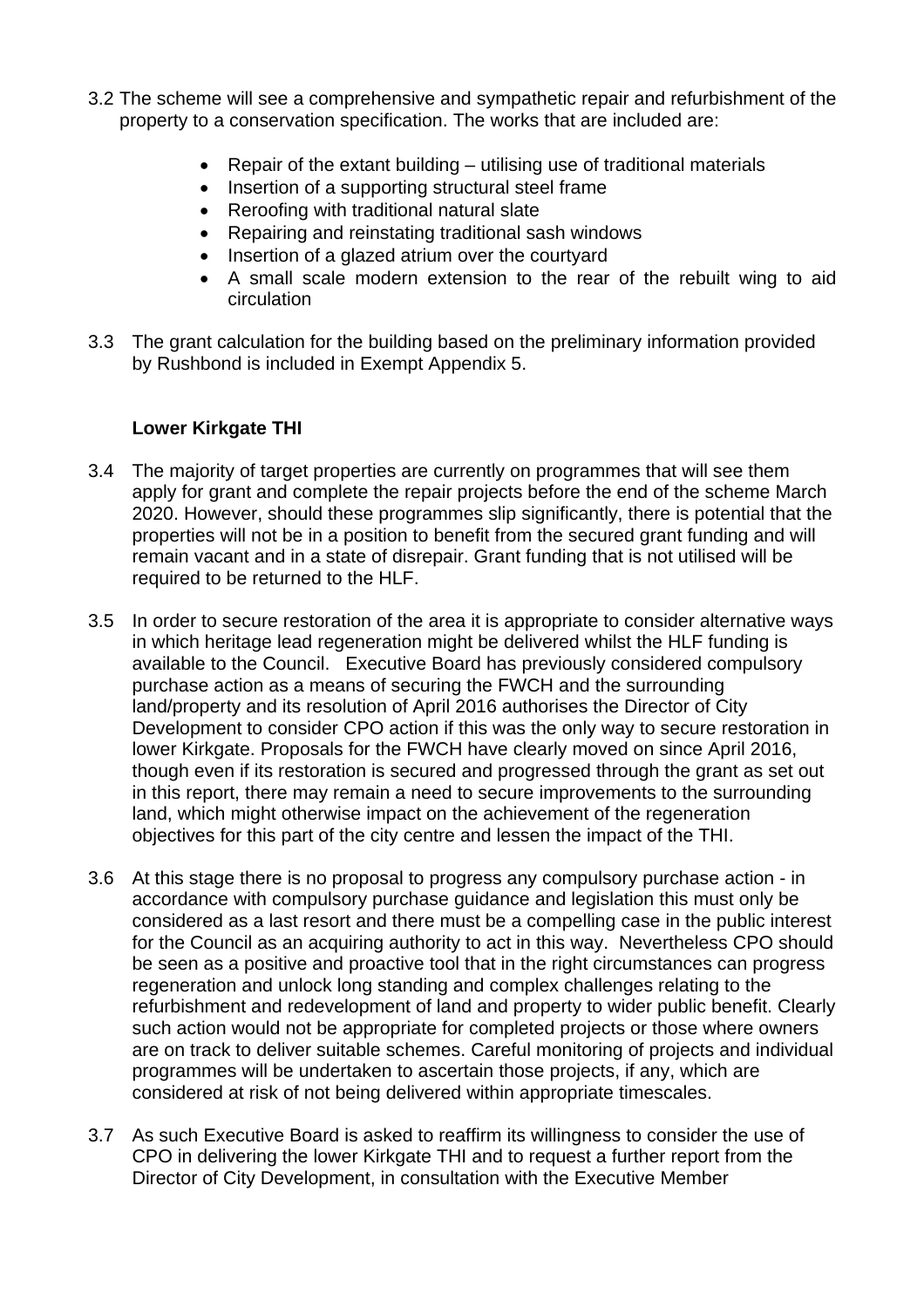(Regeneration, Transport and Planning), as may be appropriate to explore any detailed case that may arise to achieve the objectives of the programme.

# **4. Corporate considerations**

# **4.1 Consultation and engagement**

4.1.1 The Executive Member for Regeneration, Transport and Planning, Ward Members, Legal and Financial Services and a range of heritage organisations including Historic England, Leeds Civic Trust, Victorian Society and the West Yorkshire Archaeological Advisory Service (WYAAS) have also been consulted on the general THI proposals, along with property owners within the THI area.

# **4.2 Equality and diversity / cohesion and integration**

4.2.1 Giving due regard to equality, the proposals in this report have been subject to an Equality Screening, which is appended to this report (Appendix 4) The grant application process involves monitoring to retrospectively evaluate the performance of applications from different groups. However, the THI was subject to an equality screening and this concluded that the training and awareness raising aspects of the THI will potentially give rise to equality impacts in terms of the selection of candidates.

# **4.3 Council policies and best Council plan**

4.3.1 The project will support the delivery of the Best Council Plan 2018/19 – 2020/21 priority on Inclusive Growth and the supporting Breakthrough Project of 'World class events. It will do this by providing grant aid and development expertise to help address market failure in marginal but rich in heritage buildings on the edge of the city. Without this intervention it is possible that some of the built environment that helped to make Leeds a regional centre will be lost or that vacant spaces that could be used by new enterprises remain unavailable, losing an opportunity to create a distinctive independent commercial offer to complement existing city centre businesses.

# **4.4 Resources and value for money**

- 4.4.1 The THI scheme as a whole, inclusive of the FWCH scheme, will bring investment to the city in the region of £3.3m, most of which would otherwise not occur. The restored buildings will potentially create employment opportunities for around 30-80 jobs, depending on the end uses and around 30 residential properties. It will assist in promoting better energy efficiency and better building maintenance practices within the THI area and beyond through promotional activity. As such the project represents good value for money for Leeds residents and businesses. The level of match funding required to support the initiative is already part of the Council's capital programme.
- 4.4.2 The Council's contribution to the Common Fund has previously been agreed as part of the bid to secure the £1.505m THI funding from the Heritage Lottery Fund. The Council match funded this with £668,000 to form the common fund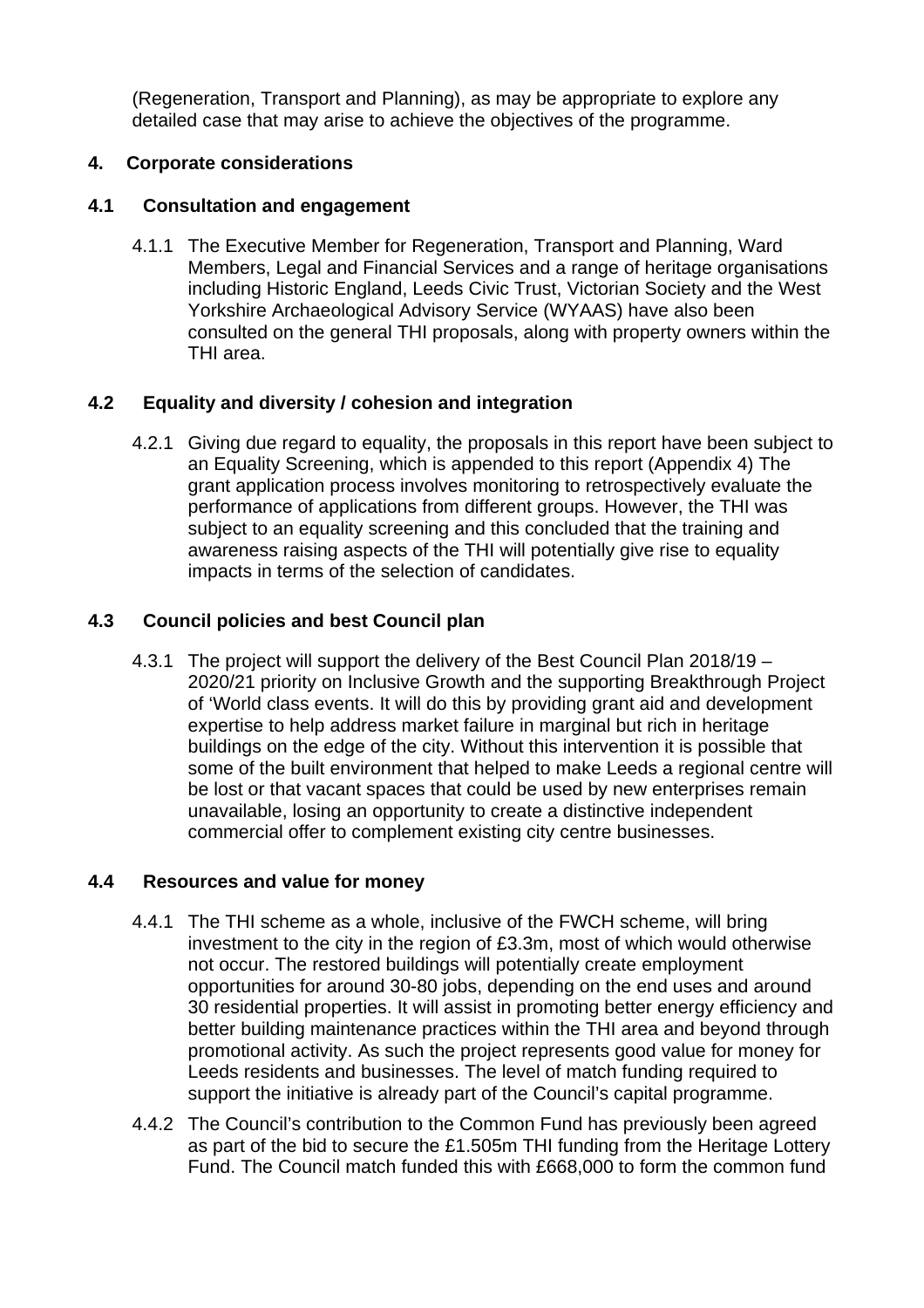for the project. This funding will help to draw in private investment for improvement works to this area which has suffered long term market failure.

# **4.5 Legal implications, access to information, and call-in**

- 4.5.1 The information contained in Appendix 5 is exempt under Access to Information Rule 10.4 (3) as it contains information relating to the financial or business affairs of any particular person (including the authority holding that information). It is considered that the public interest in maintaining the content of Appendix 5 as exempt outweighs the public interest in disclosing the information. . This report relates to financial information of a private business applying for grant funding and as such release of information at this time would prejudice the Council's position.
- 4.5.2 The grants programme is reaching a critical point for comprehensive delivery before it ends in March 2020. Should owners not be in a position to deliver projects before the end date the Council reserves its right to use its statutory powers to secure restoration of the Kirkgate land and support the existing public and private investment already focussed on the area.

#### **4.6 Risk management**

- 4.6.1 A separate risk log has been prepared and is regularly updated.
- 4.6.2 All THI projects carry the risk that should the critical properties fail to be delivered (in this case the FWCH), then HLF could clawback all or some of the funding. This action can be mitigated by demonstrating that all reasonable steps have been taken to secure development and participation by owners and occupiers. The additional measures outlined in this report pertaining to the FWCH will help to reduce these risks.
- 4.6.3 If the THI does not succeed there will be a risk to the special architectural and historic character of the conservation area and the listed FWCH. Unspent funding allocated to these buildings would need to be returned to the HLF.

# **5. Conclusions**

- 5.1 The FWCH is a highly significant building for which the THI has ring fenced funding. This is in order to secure its repair and reuse, both for the intrinsic special interest of the building, but also for its contribution to the improvement of the character and appearance of the city centre conservation area and the economic vitality of lower Kirkgate. Approval of the funding would plug a proportion of the conservation deficit and support the delivery of a high quality restoration scheme that has been developed in line with conservation principles.
- 5.2 The lower Kirkgate THI is progressing well with the majority of owners seeking to apply for grant and carry out repair and refurbishment schemes. However, it should be noted that should grant applications for properties not be brought forward in an appropriate timescale there is a risk of funding being lost. The Council's statutory acquisition powers provide an alternative delivery route if this situation were to occur and should any case be required for the use of these, a further report will be brought back to Executive Board.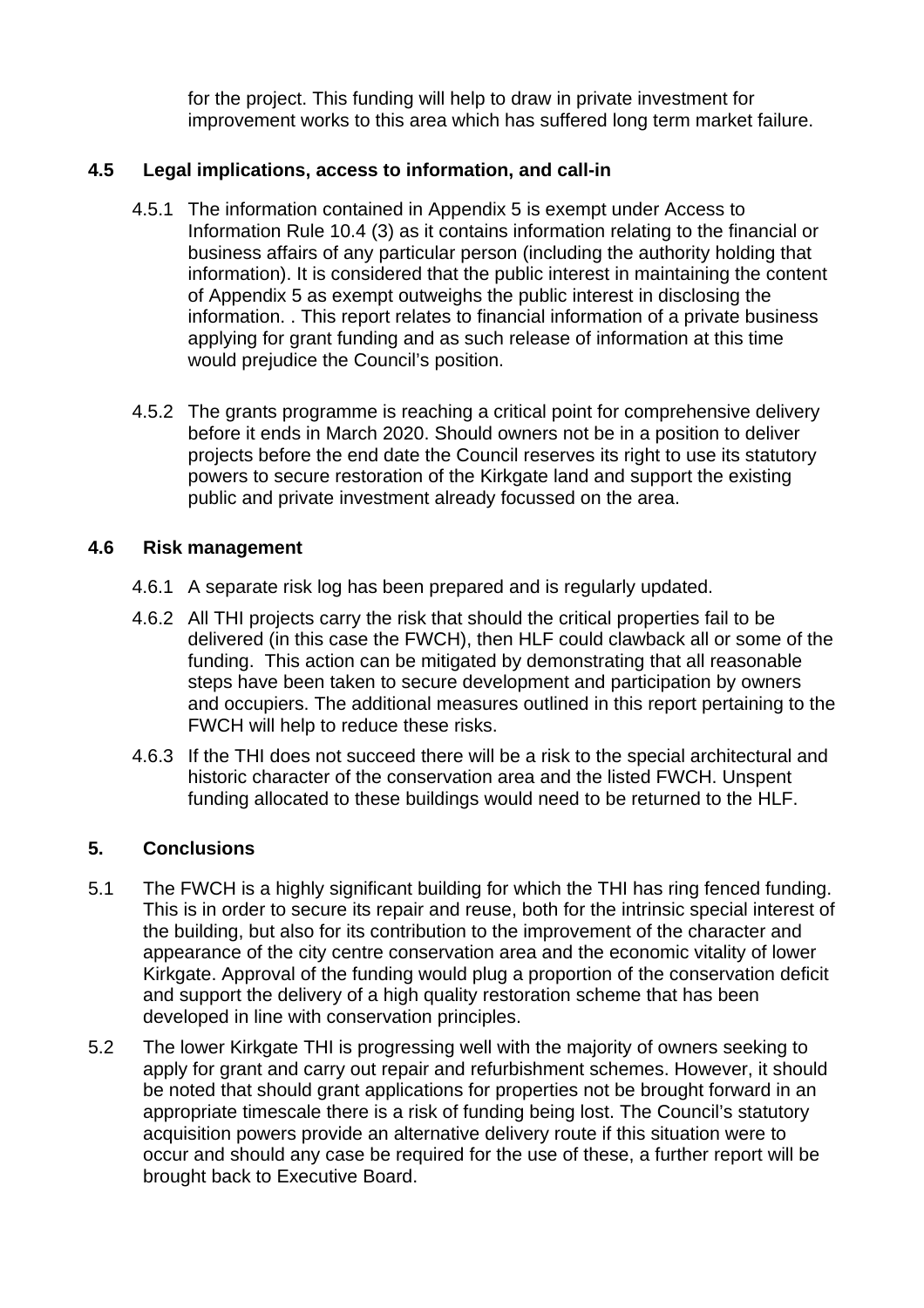#### **6. Recommendations**

- 6.1 Executive Board is recommended to:
	- (i) Approve in principle the award of a maximum £500,000 grant from the Lower Kirkgate THI scheme to the owner of the of the First White Cloth Hall for its repair and restoration and delegate authority to the Director of City Development for the detailed approval and issuing of a grant agreement
	- (ii) To note the progress of the Lower Kirkgate Townscape Heritage Initiative and support the exploration of statutory compulsory purchase action should it be required.

#### **7.0 Background documents1**

7.1 None.

l

<sup>&</sup>lt;sup>1</sup> The background documents listed in this section are available to download from the Council's website, unless they contain confidential or exempt information. The list of background documents does not include published works.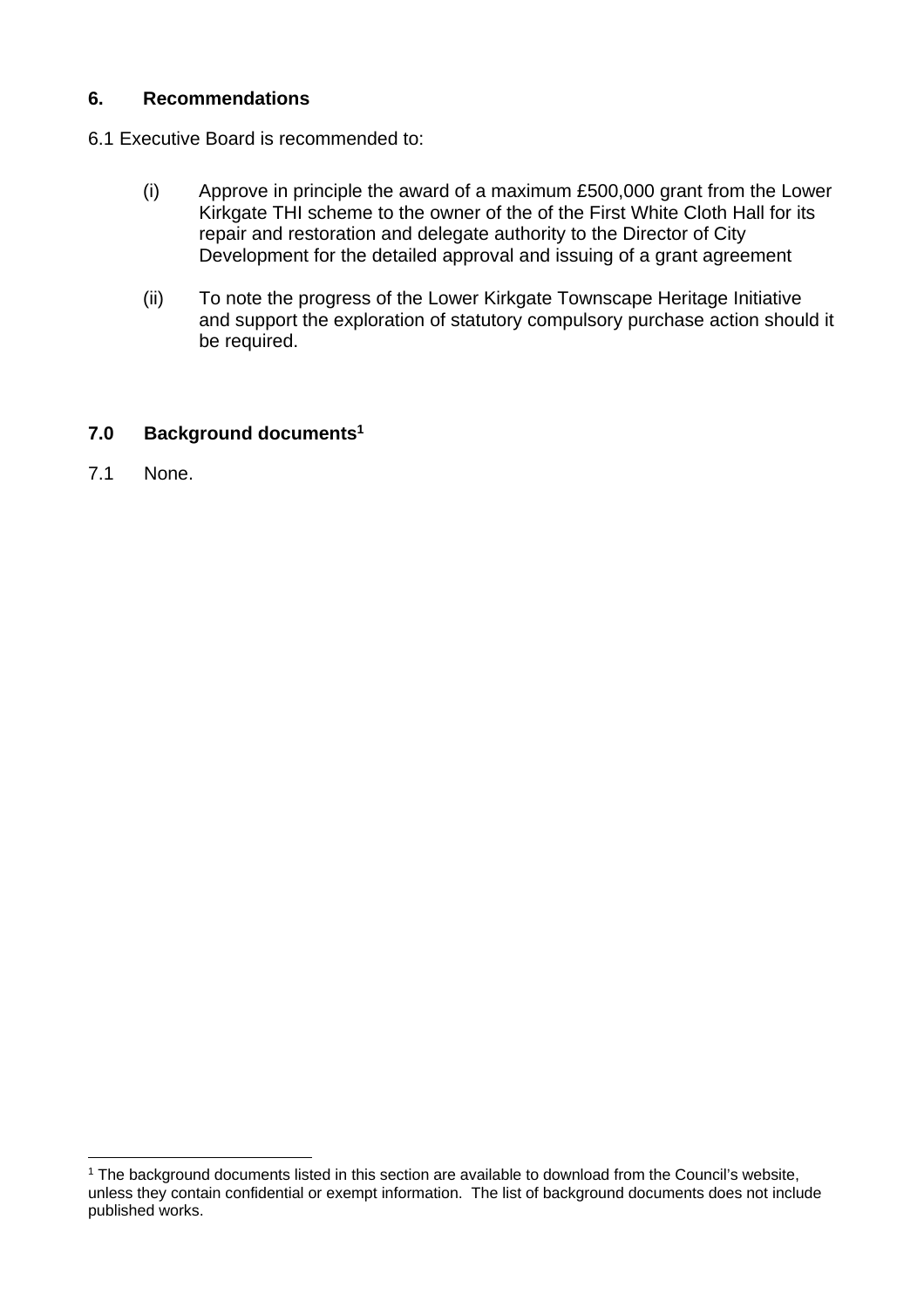Appendix 1: FWCH image as existing and proposed



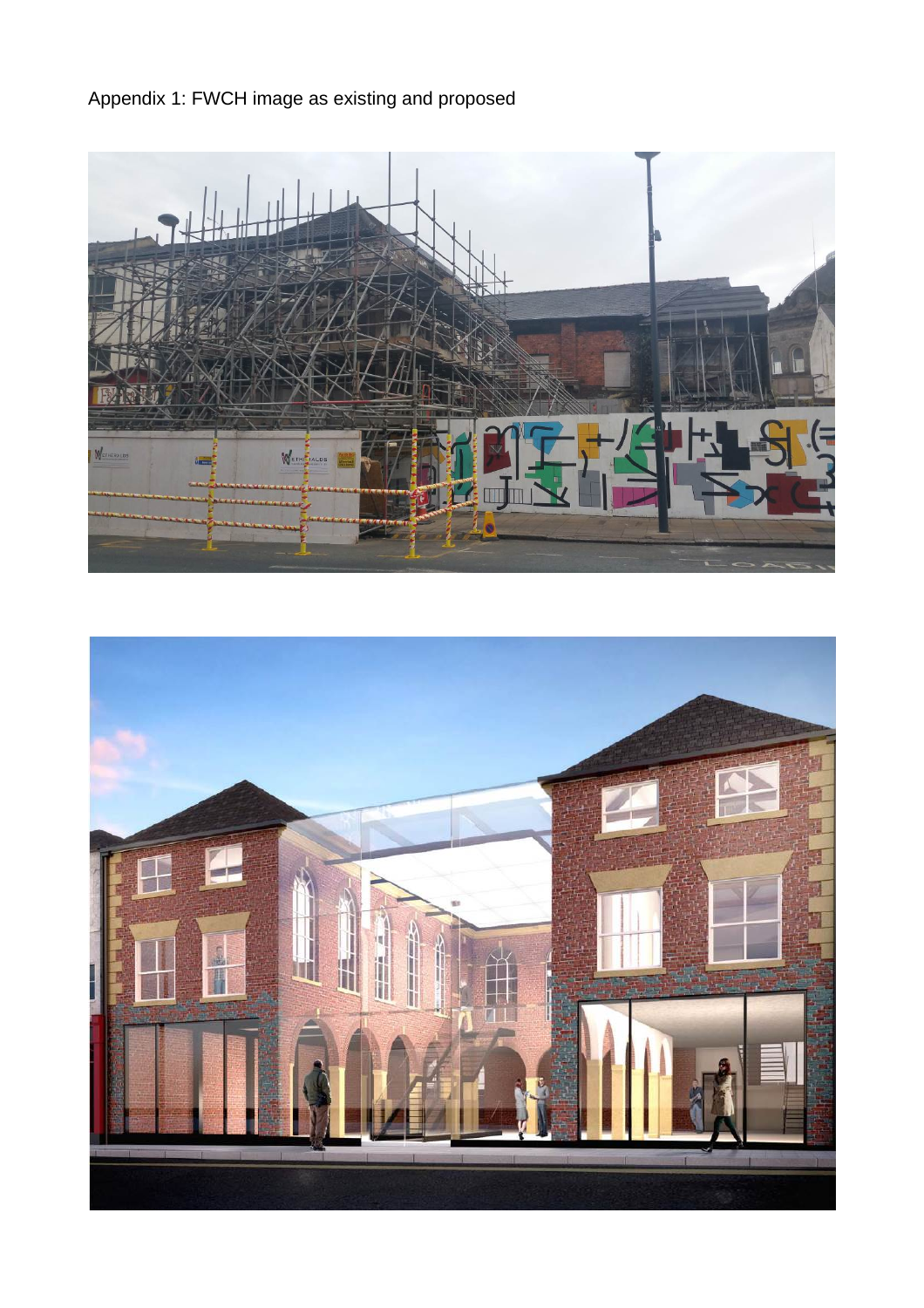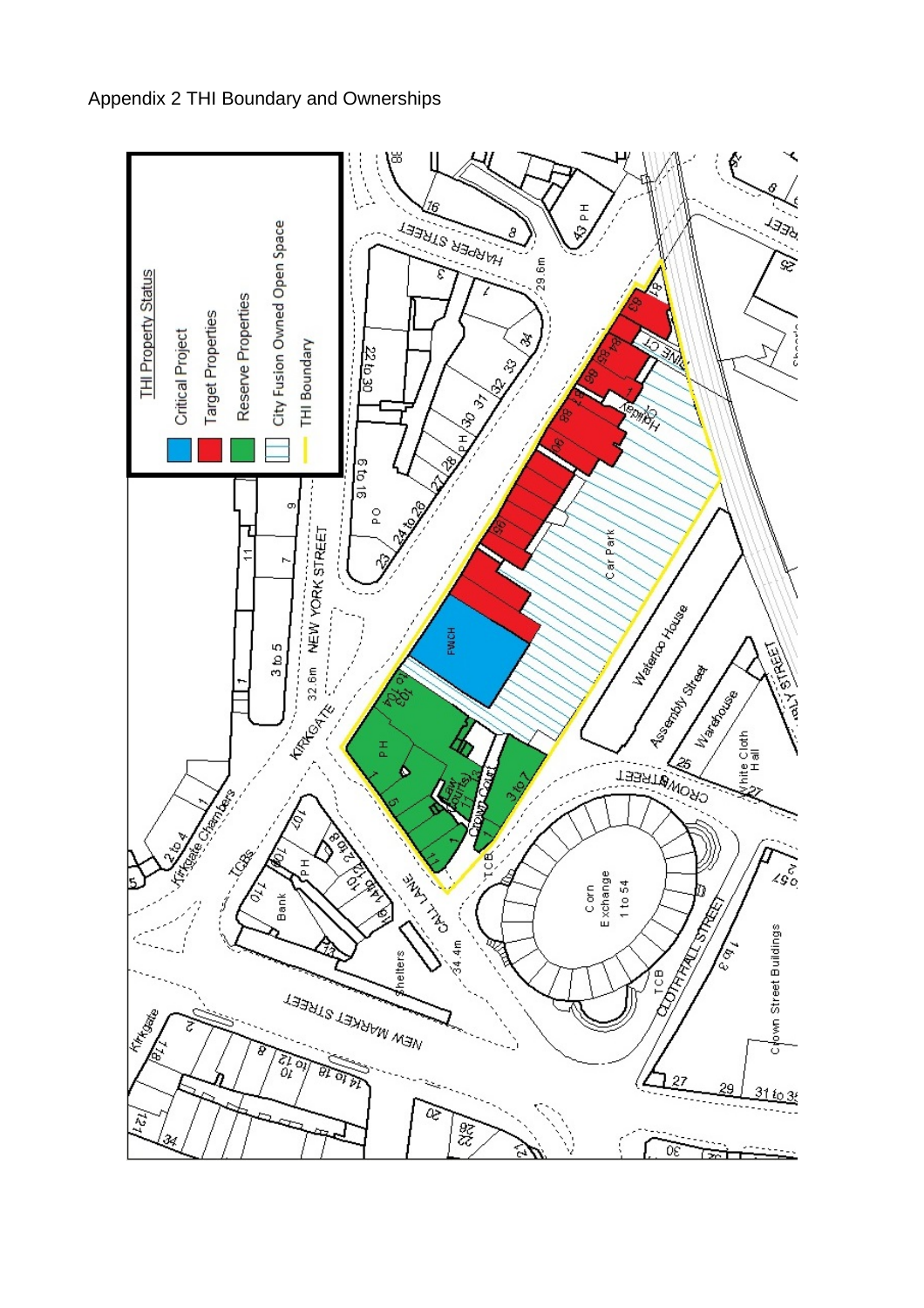# Appendix 3 Target Properties – before and after

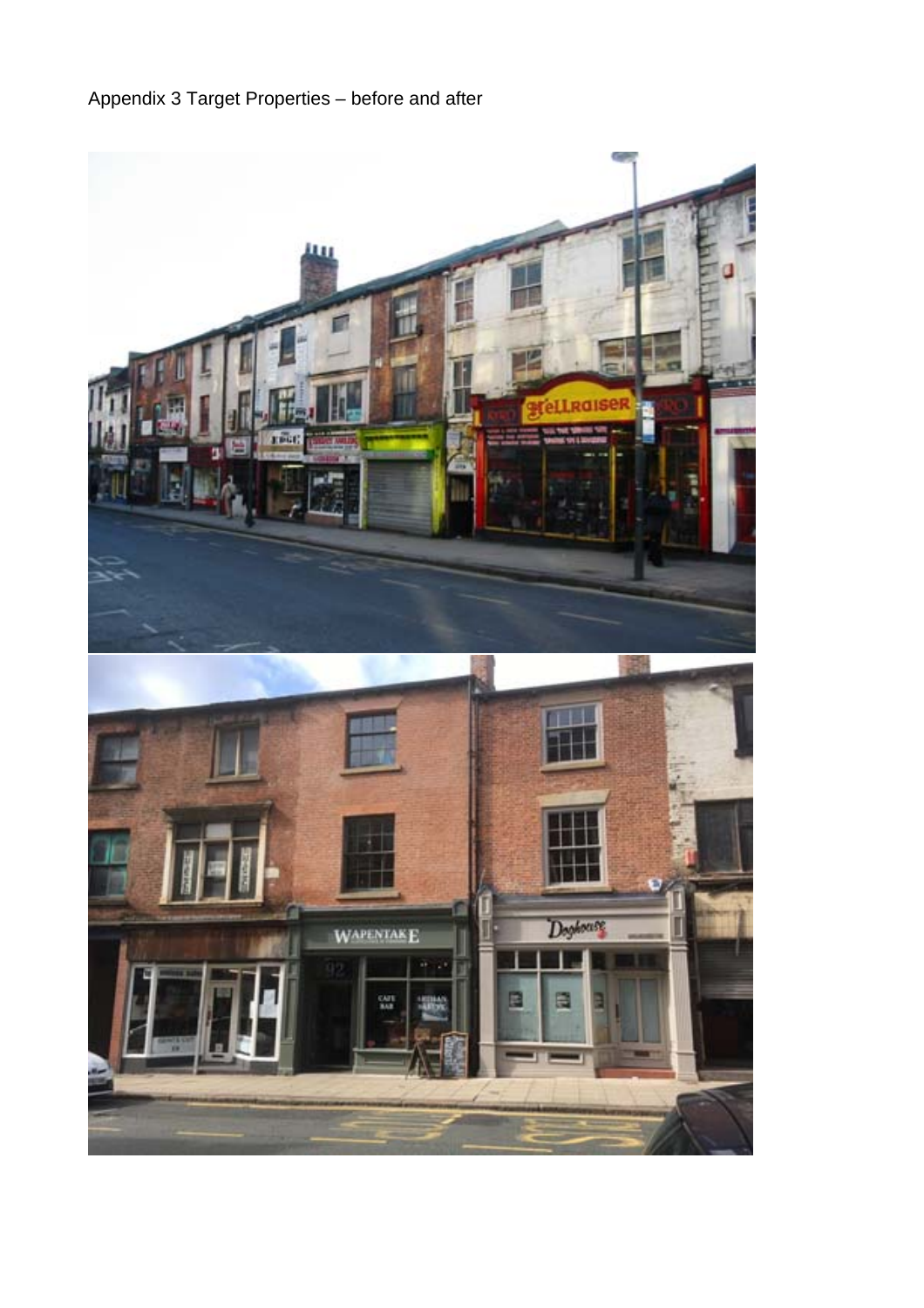As a public authority we need to ensure that all our strategies, policies, service and functions, both current and proposed have given proper consideration to equality, diversity, cohesion and integration.

A **screening** process can help judge relevance and provides a record of both the **process** and **decision.** Screening should be a short, sharp exercise that determines relevance for all new and revised strategies, policies, services and functions. Completed at the earliest opportunity it will help to determine:

- the relevance of proposals and decisions to equality, diversity, cohesion and integration.
- whether or not equality, diversity, cohesion and integration is being/has already been considered, and
- whether or not it is necessary to carry out an impact assessment.

| <b>Directorate: City Development</b> | <b>Service area: Regeneration</b> |
|--------------------------------------|-----------------------------------|
| Lead person:                         | <b>Contact number:</b>            |
| <b>Franklin Riley</b>                | 0113 37 87708                     |

| 1. Title: The First White Cloth Hall |                           |              |
|--------------------------------------|---------------------------|--------------|
| Is this a:                           |                           |              |
| <b>Strategy / Policy</b>             | <b>Service / Function</b> | <b>Other</b> |
| If other, please specify             |                           |              |

#### **2. Please provide a brief description of what you are screening**

The Lower Kirkgate THI provides capital grants to help property owners address the market failure within Leeds' oldest street. This failure has resulted in valuable floorspace remaining vacant and employment potential unfulfilled especially for new independents operators. The most important building within the THI is the grade II\* First White Cloth Hall (FWCH). The main focus of the report is the repair and restoration of the FWCH the main parties to which are known. The wider beneficiaries of the scheme will derive support through the ancillary training and awareness raising being provided by the project. This aspect was the subject of equality screening on 9<sup>th</sup> May 2014 and reported to Executive Board on 25<sup>th</sup> June 2014.

The project will raise awareness of local heritage amongst local communities, construction companies and property professionals. This will include the provision of short courses to fill discrete heritage construction skills gaps of construction SMEs based in the city. This work will complement the Re-Making Leeds scheme that was subject to Equality Screening in May 2014.

**3. Relevance to equality, diversity, cohesion and integration**  All the Council's strategies/policies, services/functions affect service users, employees or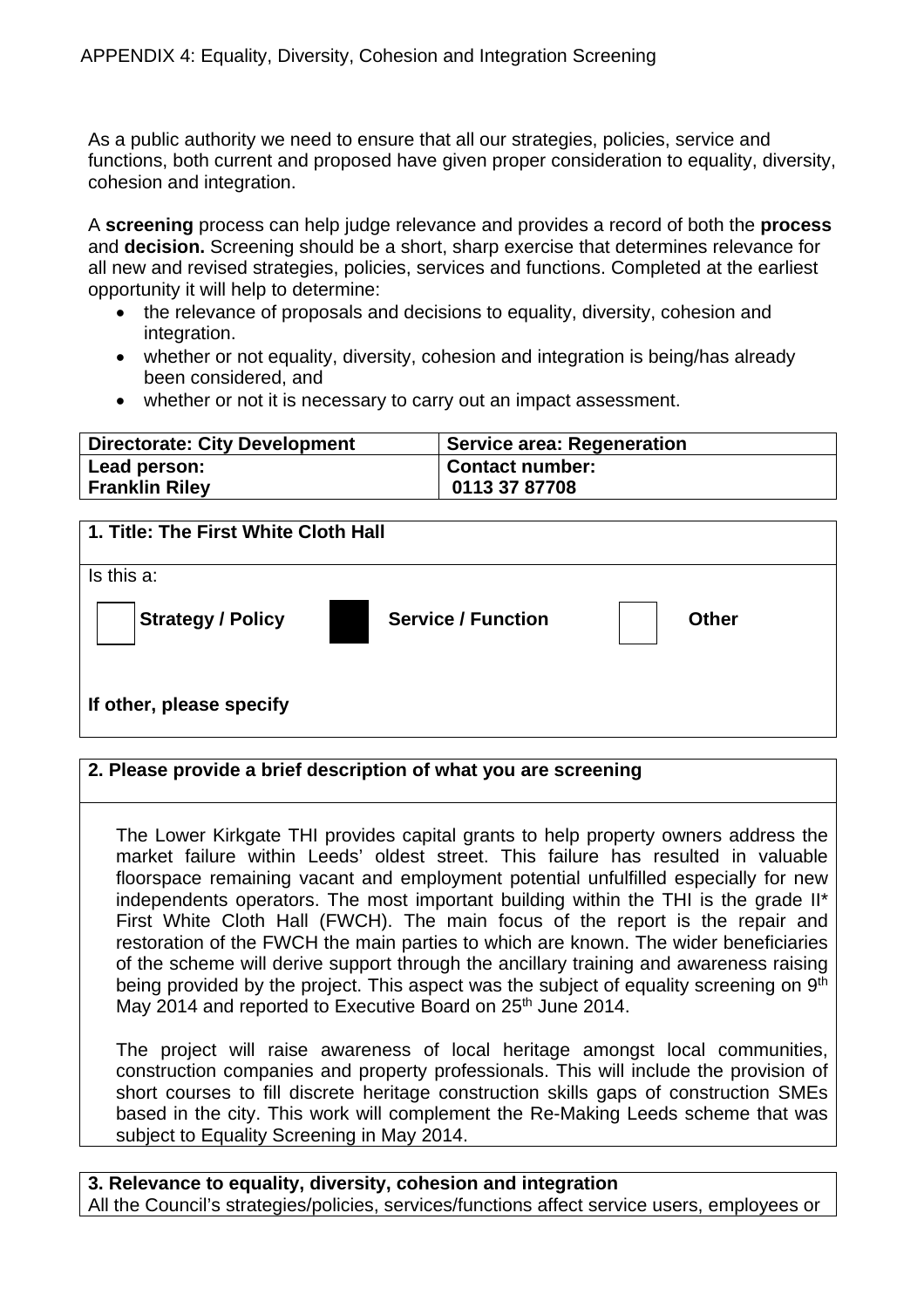the wider community – city wide or more local. These will also have a greater/lesser relevance to equality, diversity, cohesion and integration.

The following questions will help you to identify how relevant your proposals are.

When considering these questions think about age, carers, disability, gender reassignment, race, religion or belief, sex, sexual orientation and any other relevant characteristics (for example socio-economic status, social class, income, unemployment, residential location or family background and education or skills levels).

| <b>Questions</b>                                                                                                                                                                                                          | <b>Yes</b>   | <b>No</b>    |
|---------------------------------------------------------------------------------------------------------------------------------------------------------------------------------------------------------------------------|--------------|--------------|
| Is there an existing or likely differential impact for the different<br>equality characteristics?                                                                                                                         |              |              |
| Have there been or likely to be any public concerns about the<br>policy or proposal?                                                                                                                                      |              |              |
| Could the proposal affect how our services, commissioning or<br>procurement activities are organised, provided, located and by<br>whom?                                                                                   |              | $\checkmark$ |
| Could the proposal affect our workforce or employment<br>practices?                                                                                                                                                       |              |              |
| Does the proposal involve or will it have an impact on<br>Eliminating unlawful discrimination, victimisation and<br>$\bullet$<br>harassment<br>Advancing equality of opportunity<br>$\bullet$<br>Fostering good relations | $\checkmark$ |              |

If you have answered **no** to the questions above please complete **sections 6 and 7**

If you have answered **yes** to any of the above and;

- Believe you have already considered the impact on equality, diversity, cohesion and integration within your proposal please go to **section 4.**
- Are not already considering the impact on equality, diversity, cohesion and integration within your proposal please go to **section 5.**

# **4. Considering the impact on equality, diversity, cohesion and integration**

If you can demonstrate you have considered how your proposals impact on equality, diversity, cohesion and integration you have carried out an impact assessment.

Please provide specific details for all three areas below (use the prompts for guidance).

# **How have you considered equality, diversity, cohesion and integration?**

(**think about** the scope of the proposal, who is likely to be affected, equality related information, gaps in information and plans to address, consultation and engagement activities (taken place or planned) with those likely to be affected.

The main beneficiaries' of the capital grants will be the building themselves as the owners will have to contribute any increase in property value as match funding. Whilst there are only six owners all applicants will be asked to provide equalities information which will be retrospectively monitored to help safeguard against unfairness.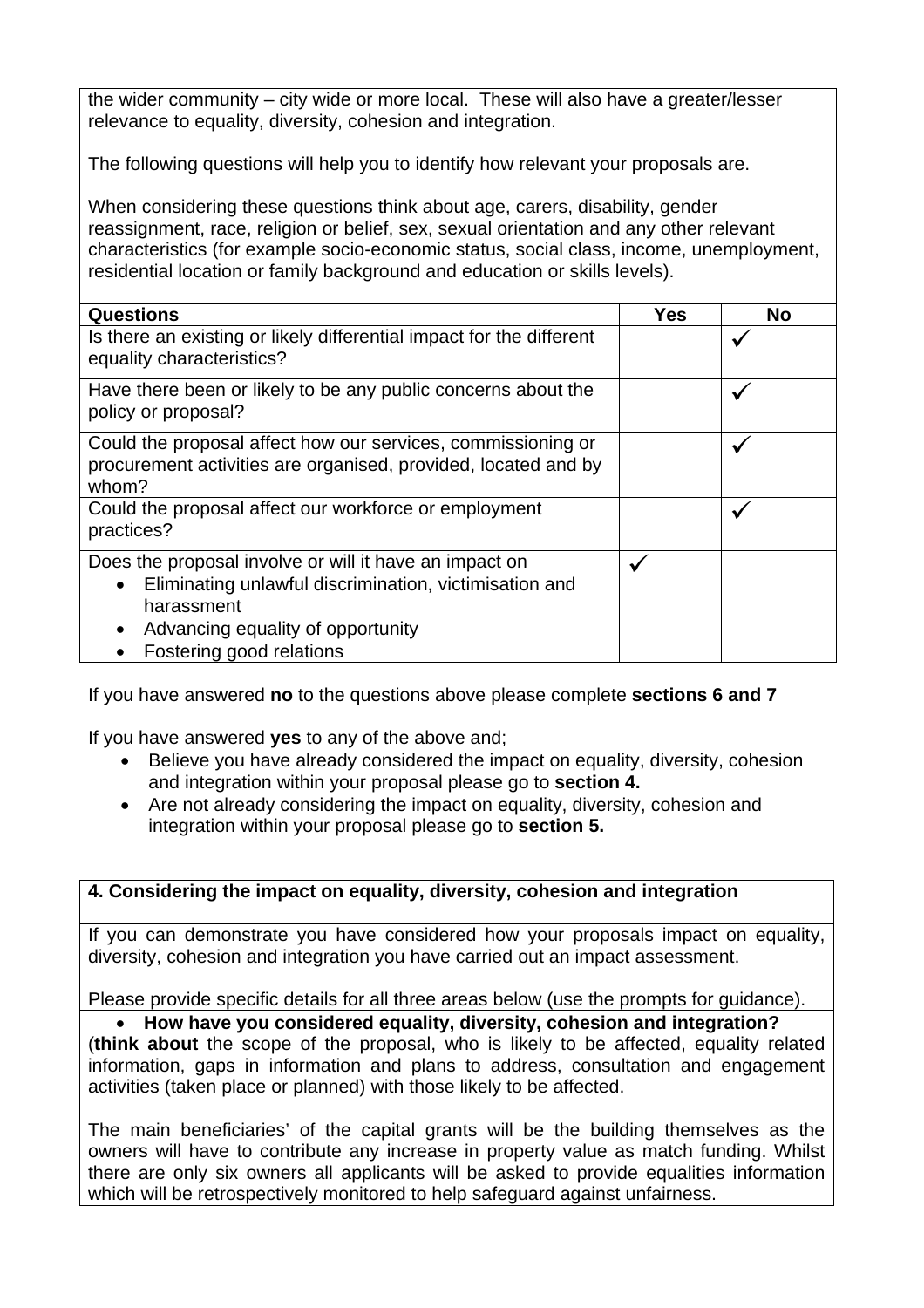The marginal location of Lower Kirkgate and the rental levels that it is likely to attract will be of particular importance to emerging independent retailers who might otherwise be priced out of other more expensive parts of the city centre. Whilst the Council cannot guarantee that rental is likely to remain low, it location is a strong indicator that in relative terms this will remain the case. The grant scheme is also encouraging the re-use of upper floor accommodation that often remains vacant or underused within commercial areas. This space could be used flexibly to provide workshop and low cost city centre living accommodation to artists and others needing to be located centrally.

In practice the main equality considerations surround the beneficiaries of any training or awareness raising provided by the project and this is the focus of the following narrative. The report and the training opportunities it seeks to create will affect two main groups, local communities and those involved in the construction industry. Firstly, the THI will provide awareness raising courses and events for local communities. Secondly, Construction SMEs and construction professionals will be recruited to take up aware raising events and short courses to fill discrete training gaps in their organisations.

Consultation was carried out in January 2013, to see if local SMEs supported the training project and the overwhelming majority did so. Public consultation was also carried out in 2011 which showed Leeds residents support for heritage based training, especially aimed at the young. There is limited equalities information on the heritage construction sector. However, information on the general construction industry suggests that BAME communities and in particular women are underrepresented. Whilst there is anecdotal evidence that there has been some progress in recruiting women to plumbing, painting and decorating and management skills they represent only 11% of the Leeds construction sector. BAME communities make up 7.1% of the Leeds total.

The project is working with the Re-Making Leeds initiative to promote heritage and construction to groups such as women and ethnic minorities who tend to be underrepresented in these professions.

# **Key findings**

**(think about** any potential positive and negative impact on different equality characteristics, potential to promote strong and positive relationships between groups, potential to bring groups/communities into increased contact with each other, perception that the proposal could benefit one group at the expense of another)

# **Opportunities**

Kirkgate provides an accessible example of how history and culture have shaped the city. Bringing communities in Richmond Hill, Holbeck and elsewhere to celebrate a shared built heritage will help to promote community cohesion through shared experiences and the ability to connect with the past through a range of local activities and promotions, including hands on craft events. This awareness raising will also help to increase the diversity of the pool of trainees for this and the Re-Making Leeds project.

#### **Actions**

(think about how you will promote positive impact and remove/ reduce negative impact)

The work mentioned above is designed to increase the diversity of the pool of trainees and provide a progression recruit to scheme offering formal qualifications in heritage construction such as Re-Making Leeds.